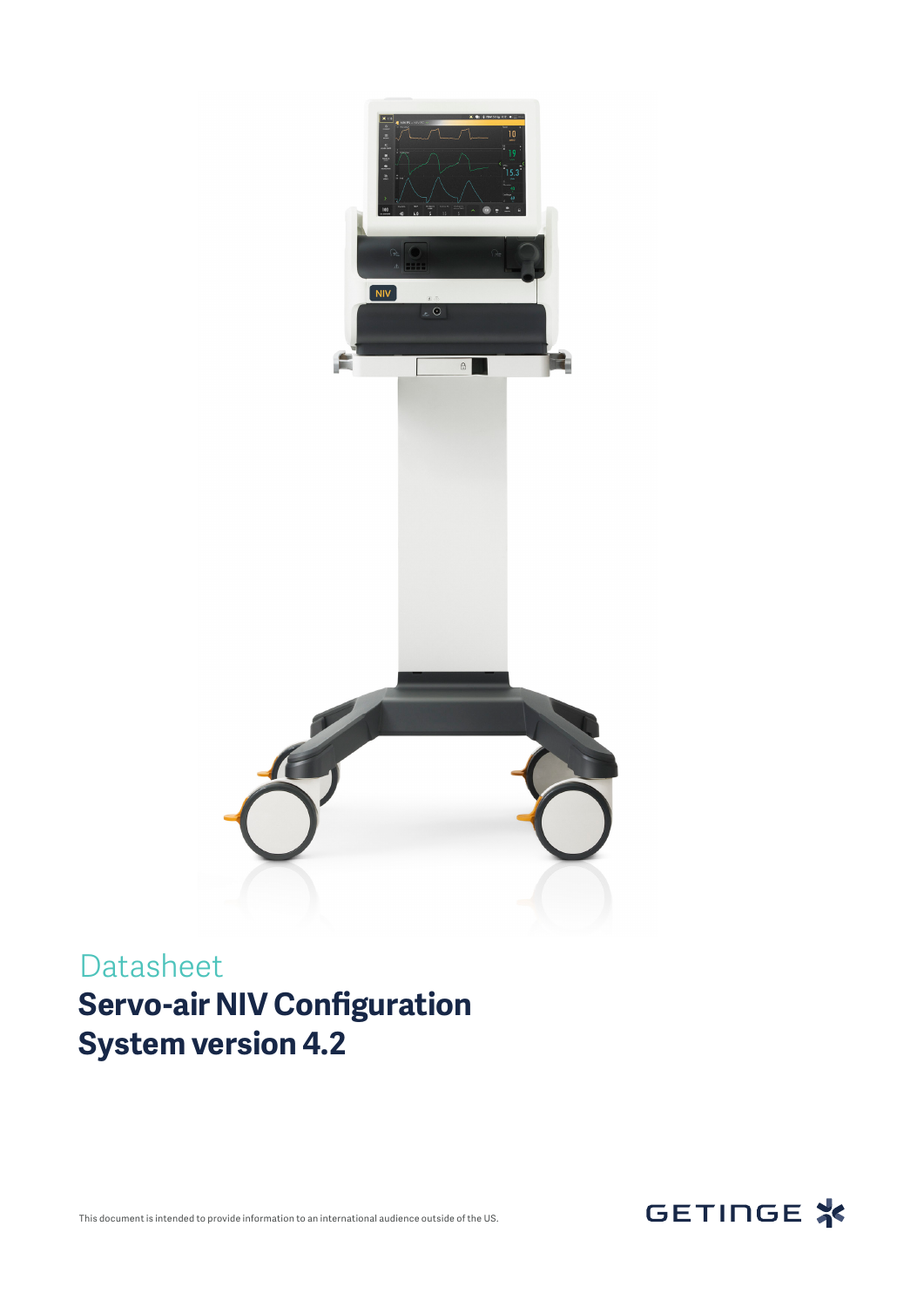# **Contents**

|                                              | 3              |
|----------------------------------------------|----------------|
|                                              | 3              |
|                                              | 3              |
|                                              | $\overline{4}$ |
|                                              | $\overline{4}$ |
|                                              | $\overline{4}$ |
|                                              | $\overline{4}$ |
|                                              | 4              |
|                                              | 4              |
|                                              | 5              |
|                                              | 5              |
|                                              | 5              |
| Ventilation modes - non invasive ventilation | 5              |
|                                              | 5              |
|                                              | 5              |
|                                              | 6              |
|                                              | 6              |
|                                              | 6              |
|                                              | $\overline{7}$ |
|                                              | 7              |
|                                              | $\overline{7}$ |
|                                              | $\overline{7}$ |
|                                              | 8              |
|                                              | 8              |
|                                              | 8              |
|                                              | 9              |
|                                              |                |
|                                              | 9              |
|                                              | 9              |
|                                              | 9              |
|                                              | 9              |
|                                              | 9              |
|                                              |                |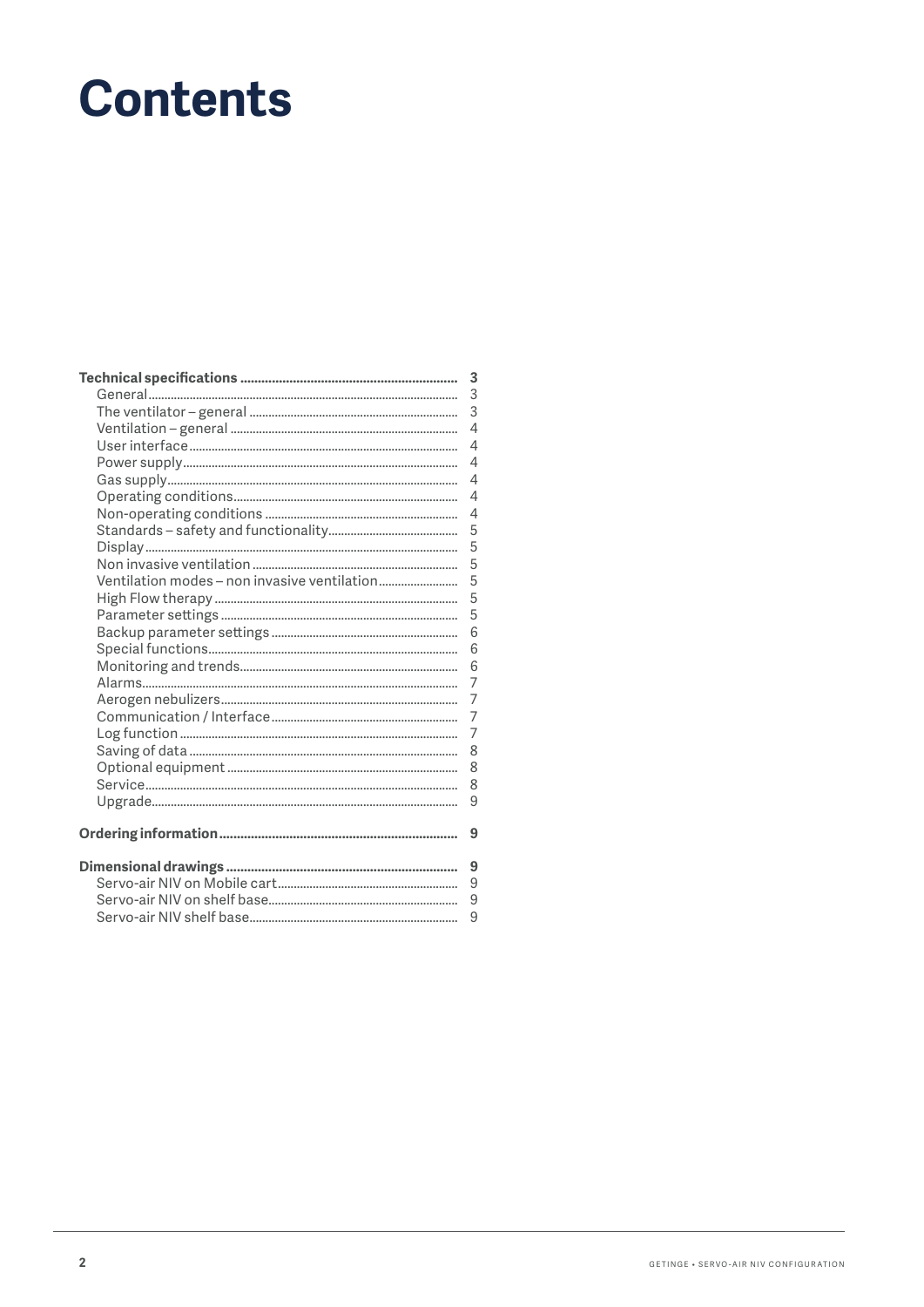# <span id="page-2-0"></span>**Servo-air NIV**

## Technical specifications

#### **General**

| Intended use         | The Servo-air NIV ventilator system<br>is:<br>• intended for respiratory support,<br>monitoring and treatment of pedi-<br>atric and adult patients<br>• to be used only by healthcare pro-<br>viders<br>• to be used only in professional<br>healthcare facilities and for trans-<br>port within these facilities |
|----------------------|-------------------------------------------------------------------------------------------------------------------------------------------------------------------------------------------------------------------------------------------------------------------------------------------------------------------|
| Instructions for use | Please carefully read the user's man-<br>ual                                                                                                                                                                                                                                                                      |
| Legal manufacturer   | <b>Maquet Critical Care AB</b>                                                                                                                                                                                                                                                                                    |
| Other products       | See separate datasheets.                                                                                                                                                                                                                                                                                          |
|                      | Contact your local Getinge supplier<br>for more information.                                                                                                                                                                                                                                                      |

#### **The ventilator – general**

|                                                            | <b>Servo-air NIV</b>          | <b>Servo-air NIV on</b><br>mobile cart                                                                                |
|------------------------------------------------------------|-------------------------------|-----------------------------------------------------------------------------------------------------------------------|
| Base system weight                                         | Approx. 15 kg<br>$(33$ lbs)   | Approx. 30 kg<br>$(66$ lbs)<br>• Base system ap-<br>prox. 15 kg (33 lbs)<br>• Mobile cart ap-<br>prox. 15 kg (33 lbs) |
| Dimensions of base<br>(W x D), see dimensional<br>drawings | 375 x 350 mm<br>(14.8"x13.8") | 647 x 547 mm<br>(25.5"x21.5") incl.<br>wheels                                                                         |
| Height (incl. user inter-<br>face)                         | 489 mm (19.3")                | 1335 mm (52.6")                                                                                                       |
| Wheels                                                     | N/A                           | Four wheels with<br>separate brakes                                                                                   |
| A-weighted sound pres-<br>sure level $(L_{pA})$            | 1 m (3.3 ft)                  | <49 dB, measured at a distance of                                                                                     |
| A-weighted sound pow-<br>er level ( $L_{\text{max}}$ )     | $<$ 57 dB                     |                                                                                                                       |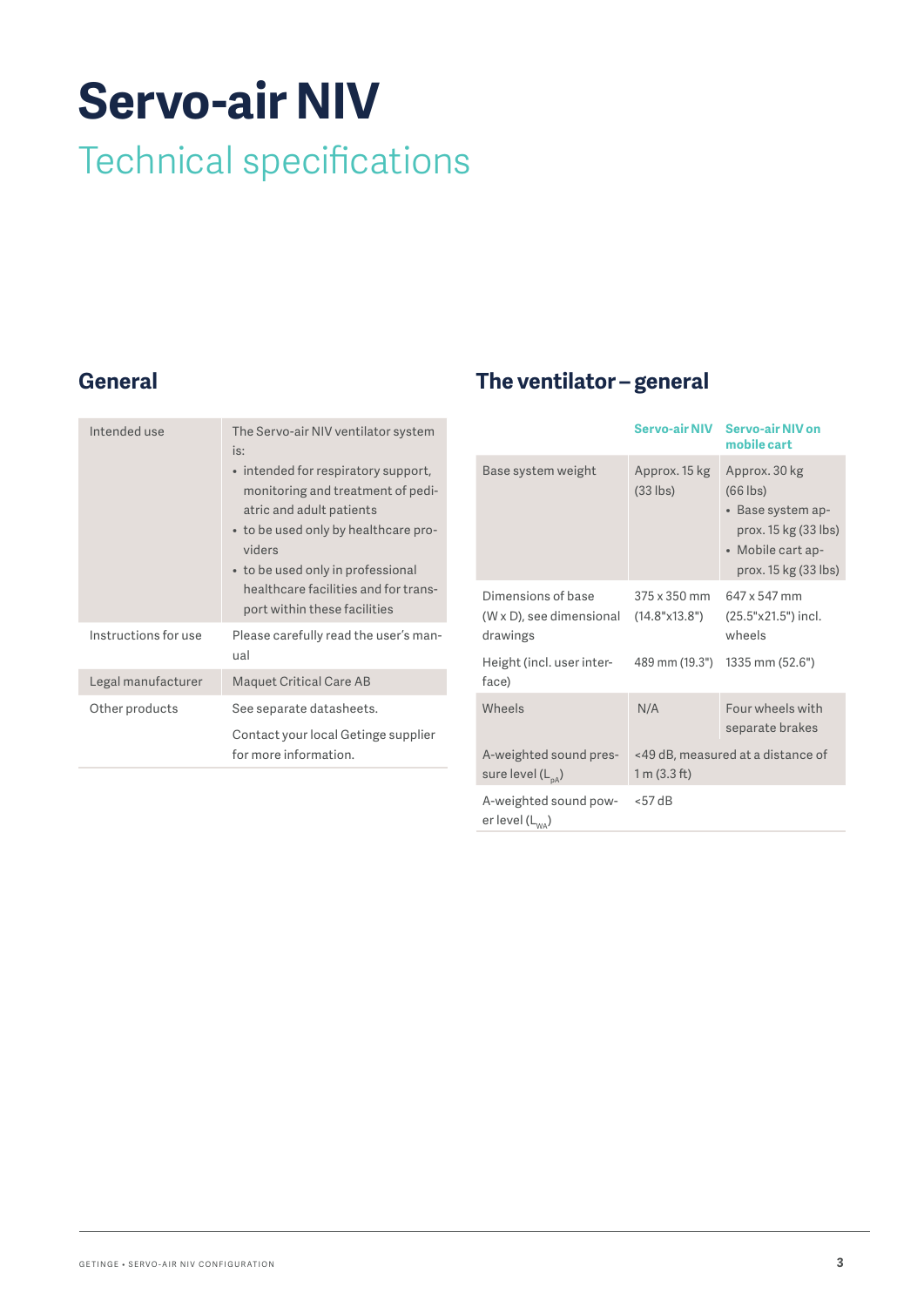#### <span id="page-3-0"></span>**Ventilation – general**

| Patient range                               | Tidal volume:<br>$\bullet$ Pediatric: 20 – 350 ml<br>$\bullet$ Adult: 100 - 2000 ml |
|---------------------------------------------|-------------------------------------------------------------------------------------|
| <b>Bias flow</b>                            | $2$ l/min $±5%$                                                                     |
| Internal compressible factor                | Max. $0.1$ ml/cmH <sub>2</sub> O                                                    |
| Gas delivery system                         | Air turbine and O <sub>2</sub> valve                                                |
| Maximum airway pressure                     | 125 cm $H$ <sub>2</sub> O                                                           |
| Method of triggering                        | Flow and pressure                                                                   |
| Inspiratory flow range                      | • Adult: 0 - 240 l/min<br>• Pediatric: $0 - 240$ l/min                              |
| Pressure drop                               | Max. $3$ cmH <sub>2</sub> O at a flow of<br>60 l/s (exp. channel)                   |
| PEEP regulation                             | Microprocessor controlled<br>valve                                                  |
| Rise time, expiratory flow mea-<br>surement | $<$ 12 ms for 10 – 90 % response<br>at flow of $3 - 192$ l/min                      |
| Expiratory flow range                       | $0 - 192$ l/min                                                                     |
|                                             |                                                                                     |

#### **Gas supply**

| Inlet gas pressure O <sub>2</sub>       | $200 - 600$ kPa $/ 2.0 - 6.0$ bar $/$<br>$29 - 87$ PSI                                                                                        |
|-----------------------------------------|-----------------------------------------------------------------------------------------------------------------------------------------------|
| Connection standards<br>available       | AGA, DISS, NIST, or French standard                                                                                                           |
| Unavailable gas/loss<br>of gas pressure | The flow from an unavailable gas $(O_2)$<br>is automatically compensated for so<br>that the patient gets the preset vol-<br>ume and pressure. |
| Patient system gas<br>connectors        | Male 22 mm / female 15 mm. In ac-<br>cordance with ISO 5356-1.                                                                                |
| Gas exhaust port                        | Male 30 mm cone                                                                                                                               |

#### **Operating conditions**

| Operating temperature                   | +10 to +40 $\degree$ C (+50 to +104 $\degree$ F) |
|-----------------------------------------|--------------------------------------------------|
| Relative humidity                       | 15 to 95% non-condensing                         |
| Atmospheric pressure                    | 660 to 1060 hPa                                  |
| Lowest pressure in pa-<br>tient circuit | $-400$ cmH <sub>2</sub> O                        |

#### **User interface**

| <b>Type</b>  | TFT-LCD touchscreen                                      |
|--------------|----------------------------------------------------------|
| Size         | $300 \times 248$ mm $(11.8" \times 9.8")$                |
| Viewing area | 12" XGA, 1024x768 pixels with a 24-<br>bit color palette |

#### **Non-operating conditions**

| Storage temperature       | $-25$ to $+60$ °C (-13 to $+140$ °F) |
|---------------------------|--------------------------------------|
| Storage relative humidity | 10 to 95% non-condensing             |
| Storage atmospheric pres- | 470 to 1060 hPa                      |
| sure                      |                                      |

#### **Power supply**

| Power supply, auto-<br>matic range selection         | 100-240 V AC ±10%, 50-60 Hz                                                    |
|------------------------------------------------------|--------------------------------------------------------------------------------|
| Plug-in battery module:<br>• Battery backup (Li-ion) | • Two battery module slots. One bat-<br>tery is delivered with the ventilator. |
| • Battery capacity                                   | • Rechargeable, 14.4 V, 6.6 Ah each                                            |
| • Battery backup time                                | • Approximately 2 h (factory new<br>battery)                                   |
| • Recharge time                                      | • Approximately 3 h/battery                                                    |
| External 12 V battery                                | 12.0 V - 15.0 V DC, 15 A                                                       |
|                                                      |                                                                                |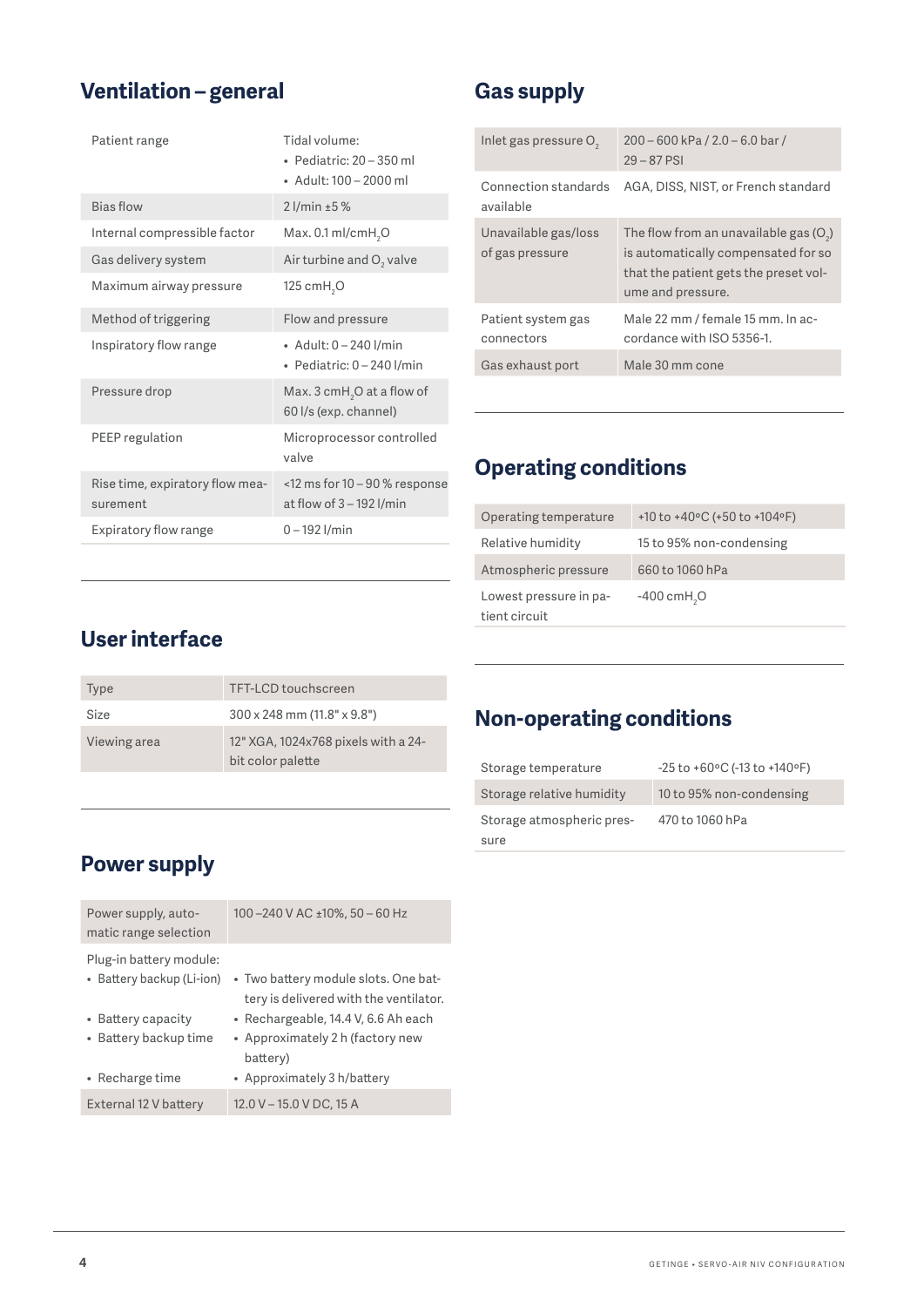#### <span id="page-4-0"></span>**Standards – safety and functionality**

| CE<br>0123                               | The device complies with re-<br>quirements and classification IIb<br>of Medical Devices Regulation<br>(EU) 2017/745.<br>CE Mark Notified Body number:<br>0123.                                                                                          |
|------------------------------------------|---------------------------------------------------------------------------------------------------------------------------------------------------------------------------------------------------------------------------------------------------------|
| Classification                           | IEC 60601-1: 2005 + A1:2012,<br>Class I, continuous operation.<br>Applied parts:<br>- Equipment making physical<br>contact with the patient and<br>the gas path ways. Type B<br>- Nebulizer patient unit and<br>cable. Type BF                          |
| Standards                                | • Applied parts, i.e. equipment<br>making physical contact with<br>the patient, are described in<br><b>Ventilation patient connec-</b><br>tion-System flowchart.<br>· ISO 80601-2-12:2011<br>· ISO 80601-2-55:2018<br>$\cdot$ EN 13544-1:2007 + A1:2009 |
| Ingress protection                       | IP 21                                                                                                                                                                                                                                                   |
| Electromagnetic compati-<br>bility (EMC) | According to limits specified in<br>IEC 60601-1-2:2014                                                                                                                                                                                                  |

#### **Non invasive ventilation**

| Max. leakage com-<br>pensation level | $\bullet$ Adult:<br>- Inspiratory: up to 240 l/min*<br>- Expiratory: up to 65 l/min<br>· Pediatric:<br>- Inspiratory: up to 240 l/min*<br>- Expiratory: up to 25 l/min<br>* up to 180 l/min with 100% O <sub>2</sub> concentration |
|--------------------------------------|------------------------------------------------------------------------------------------------------------------------------------------------------------------------------------------------------------------------------------|
| Disconnection flow<br>(configurable) | $\cdot$ Low: 7.5 l/min<br>$\bullet$ High: 40 l/min<br>• Disabled: Deactivates disconnec-<br>tion detection                                                                                                                         |
| Connection detection                 | Manual or automatic via bias flow                                                                                                                                                                                                  |

#### **Ventilation modes – non invasive ventilation**

| Controlled ventilation | NIV PC |
|------------------------|--------|
| Supported ventilation: | NIV PS |

#### **High Flow therapy**

Flow setting range • Adult: 5 - 60 l/min • Pediatric: 2 – 30 l/min

• Advanced view • Distance view

• Volume

• Family view • Each of the screen layout views offers a specific combination of displayed waveforms and presented values. Real time wave-• Pressure • Flow

#### **Parameter settings**

| <b>Parameter</b>                             | <b>Adult</b><br>range | <b>Pediatric</b><br>range |
|----------------------------------------------|-----------------------|---------------------------|
| Apnea, time to alarm (s)                     | $15 - 45$             | $2 - 45$                  |
| Pressure level above PEEP in NIV<br>(cmH, O) | $0 - 60$              | $0 - 60$                  |
| PEEP in NIV (cmH <sub>2</sub> O)             | $2 - 20$              | $2 - 20$                  |
| Respiratory rate (breaths/min)               | $4 - 100$             | $4 - 150$                 |
| O <sub>2</sub> concentration (%)             | $21 - 100$            | $21 - 100$                |
| I:E ratio                                    | $1:10 - 4:1$          | $1:10 - 4:1$              |
| Ti(S)                                        | $0.1 - 5$             | $0.1 - 5$                 |
| Insp. rise time (s)                          | $0 - 0.4$             | $0 - 0.2$                 |
| End inspiration (% of peak flow) in NIV      | $10 - 70$             | $10 - 70$                 |

### **Display**

forms

Views • Basic view

| GETINGE . SERVO-AIR NIV CONFIGURATION |  |
|---------------------------------------|--|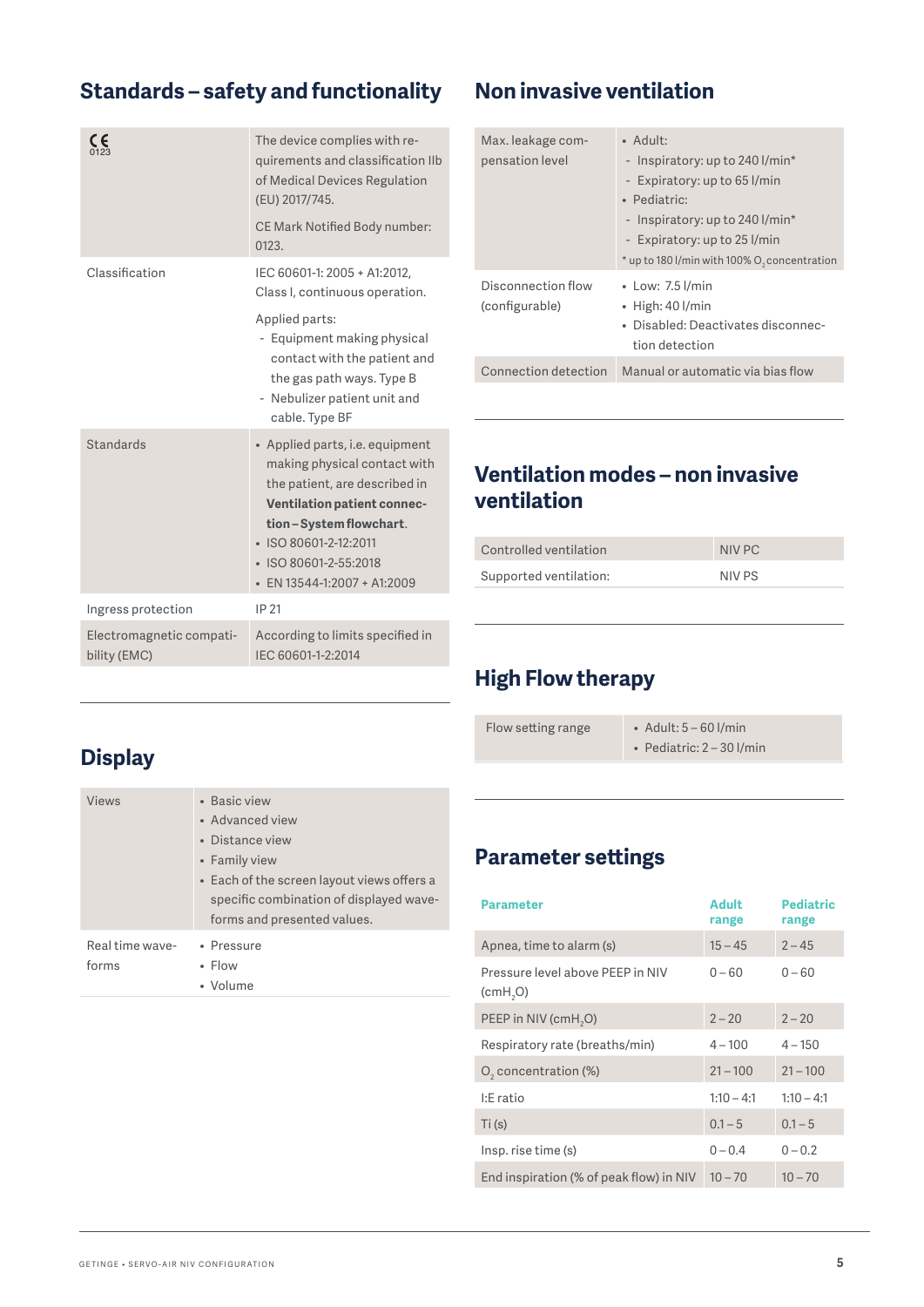#### <span id="page-5-0"></span>**Backup parameter settings**

| <b>Parameter</b>                                                | Adult<br>range | <b>Pediatric</b><br>range |
|-----------------------------------------------------------------|----------------|---------------------------|
| Inspiratory tidal volume (ml)                                   | $100 - 2000$   | $20 - 350$                |
| Pressure level above PEEP in NIV<br>backup (cmH <sub>2</sub> O) | $5 - 60$       | $5 - 60$                  |
| Respiratory rate in backup<br>(breaths/min)                     | $4 - 100$      | $4 - 150$                 |
| I:E ratio                                                       | $1:10 - 4:1$   | $1:10 - 4:1$              |
| Ti(S)                                                           | $0.1 - 5$      | $0.1 - 5$                 |
|                                                                 |                |                           |

#### **Special functions**

| <b>Special function</b>       | <b>Setting range</b>                                                      |
|-------------------------------|---------------------------------------------------------------------------|
| Manual breath                 | Initiation of 1 breath (In SIMV mode<br>initiation of 1 mandatory breath) |
| Static measurements           | $l$ nsp. or exp. hold (0 – 30 seconds)                                    |
| Nebulization                  | 5-30 min/Continuous/Off                                                   |
| O <sub>2</sub> boost level    | Off, $1 - 79\%$                                                           |
| O <sub>2</sub> boost function | Activate O <sub>2</sub> boost up to 1 minute                              |
| Leakage compensation          | Automatic in all non invasive<br>modes                                    |
| Previous mode                 | Activates previously used mode                                            |
| Backup ventilation            | Backup On/Off                                                             |
| Apnea management              | Several parameters                                                        |
|                               |                                                                           |

## **Monitoring and trends**

| Peak airway pressure                                      | Ppeak                 |
|-----------------------------------------------------------|-----------------------|
| Positive end expiratory pressure                          | PFFP                  |
| Spontaneous breaths per minute                            | RR <sub>sp</sub>      |
| Respiratory rate                                          | <b>RR</b>             |
| Spontaneous expiratory minute volume                      | MVe sp                |
| Inspired minute volume                                    | MVi                   |
| Expired minute volume                                     | <b>MVe</b>            |
| Leakage fraction (%)                                      | Leakage               |
| Inspired tidal volume                                     | VTi                   |
| Expired tidal volume                                      | VTe                   |
| End expiratory flow                                       | Flowee                |
| Measured oxygen concentration                             | $O2$ conc.            |
| Static compliance                                         | Cstatic               |
| Ratio of expired tidal volume to predicted<br>body weight | VT/PBW                |
| Ratio of expired tidal volume to body<br>weight           | VT/BW                 |
| Switch to backup (/minute)                                | Trended value<br>only |
| Backup (%/min)                                            | Trended value<br>only |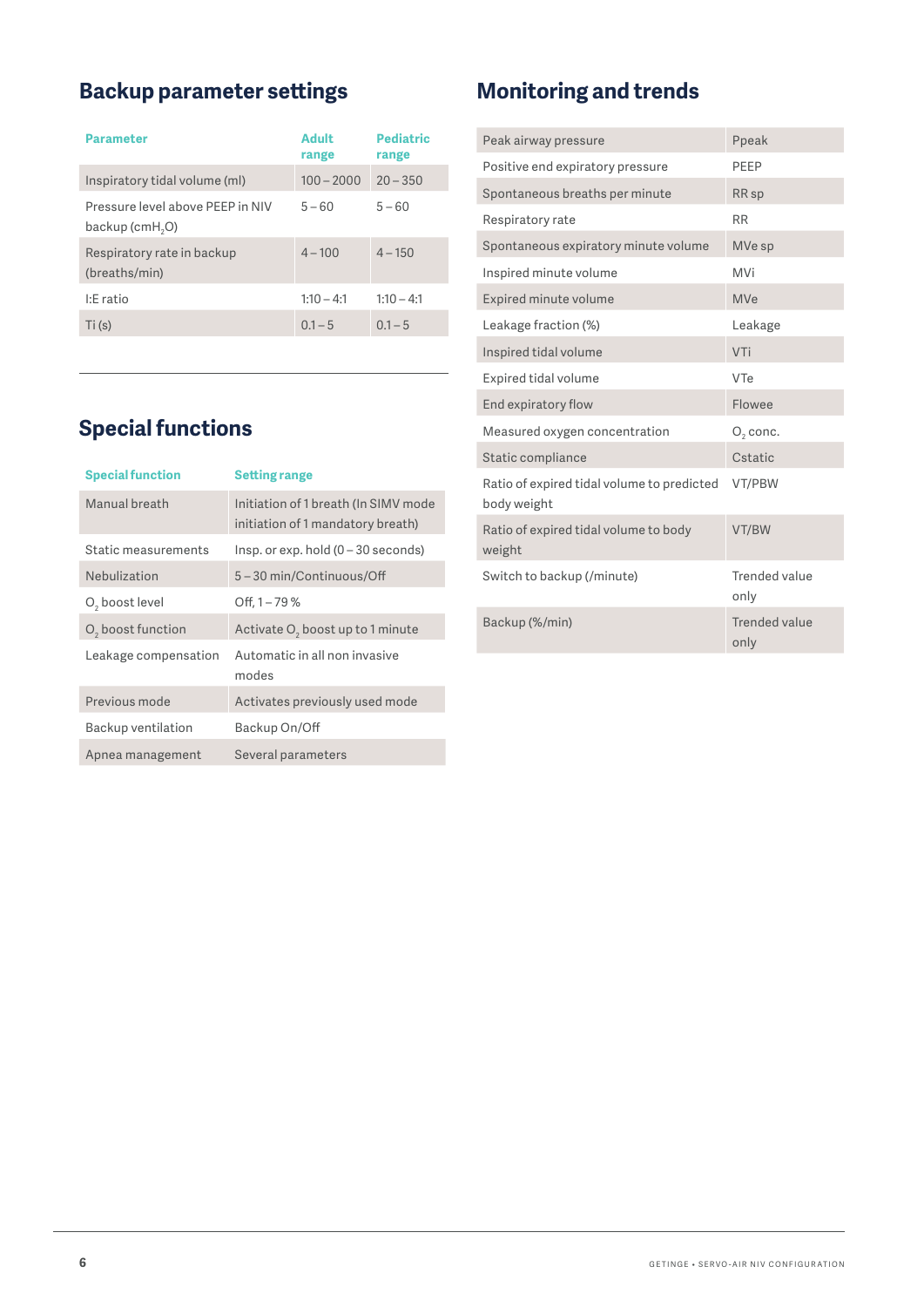#### <span id="page-6-0"></span>**Alarms**

| <b>Alarm</b>                                   | <b>Adult range</b>                                                                | <b>Pediatric range</b>           |
|------------------------------------------------|-----------------------------------------------------------------------------------|----------------------------------|
| Airway pressure NIV (upper<br>alarm limit)     | $16 - 70$ cmH <sub>2</sub> O                                                      | $16 - 70$ cmH <sub>2</sub> O     |
| Respiratory rate (upper<br>alarm limit)        | $2 - 160$<br>breaths/min                                                          | $2 - 160$<br>breaths/min         |
| Respiratory rate (lower<br>alarm limit)        | $1 - 159$<br>breaths/min                                                          | $1 - 159$<br>breaths/min         |
| Expired minute volume<br>(upper alarm limit)   | $1 - 60$ $l/min$                                                                  | $0.02 - 30$ l/min                |
| Expired minute volume<br>(lower alarm limit)   | $0.5 - 40$ l/min                                                                  | $0.01 - 20$ l/min                |
| End expiratory pressure<br>(upper alarm limit) | $1 - 55$ cmH <sub>2</sub> O                                                       | $1 - 55$ cmH <sub>2</sub> O      |
| End expiratory pressure<br>(lower alarm limit) | $0 - 47$ cmH <sub>2</sub> O                                                       | $0 - 47$ cmH <sub>2</sub> O      |
| No patient effort (Apnea)<br>alarm             | $15 - 45s$                                                                        | $2 - 45s$                        |
|                                                | Automatic return to support<br>mode on patient triggering                         |                                  |
| High continuous pressure                       | Yes, described in User's manual                                                   |                                  |
| O <sub>2</sub> concentration                   | Set value ±5 vol% or ≤18 vol%                                                     |                                  |
| Gas supply                                     | Below 200 kPa (2.0 bar/29 PSI),<br>above 600 kPa (6.0 bar/87 PSI)                 |                                  |
| Battery                                        | • Limited battery capacity:<br>$10 \text{ min}$<br>3 min<br>• Low battery voltage | • No battery capacity: less than |
| Leakage too high                               |                                                                                   | Yes, described in User's manual  |
| Technical                                      | Yes, described in User's manual                                                   |                                  |

#### **Aerogen nebulizers**

| Aerogen nebu-<br>lizers | Pro                                                            | Solo                                                            |  |
|-------------------------|----------------------------------------------------------------|-----------------------------------------------------------------|--|
| Size                    | W 50 x 1 50 x 145 mm<br>$(W 2.0" \times L 2.0" \times H 1.8")$ | W 48 x 1 25 x H 67 mm<br>$(W 1.9" \times L 1.0" \times H 2.6")$ |  |
| Weight                  | Approx. 25 g (0.88 oz)<br>Approx. 14 g (0.49 oz)               |                                                                 |  |
| Particle size           | 1-5 µm mass median aerodynamic diame-<br>ter (MMAD)            |                                                                 |  |
| Flow rate               | $>0.2$ (average: $\sim$ 0.4) ml/min                            |                                                                 |  |
| Max. volume             | 10 <sub>ml</sub><br>6ml                                        |                                                                 |  |
| Residual volume         | $< 0.1$ ml for 3 ml dose                                       |                                                                 |  |
| Control cable           | $1.8 \text{ m } (5.9 \text{ ft})$                              |                                                                 |  |

#### **Communication / Interface**

| Serial ports                             | • Two RS-232C ports. For data com-<br>munication via the Servo Communi-<br>cation Interface (SCI).                                       |
|------------------------------------------|------------------------------------------------------------------------------------------------------------------------------------------|
| Servo Communica-<br>tion Interface (SCI) | A protocol for data communication<br>with external devices                                                                               |
| Alarm output con-<br>nection (option)    | • 4-pin modular connector for com-<br>munication of all active alarms<br>• Switching capability: Max. 40 V DC,<br>max. 500 mA, max. 20 W |
| Data transfer via USB<br>port            | • For transfer of trends, logs, screen-<br>shots and recordings to a USB<br>memory stick                                                 |
| Ethernet port                            | • The network connection (LAN) port<br>is for service use                                                                                |

### **Log function**

| Event log   | • Alarms<br>• Ventilator settings<br>• Apnea periods<br>• Immediate functions                                               |
|-------------|-----------------------------------------------------------------------------------------------------------------------------|
| Service log | $\bullet$ Technical alarms<br>• Test results<br>• Service records<br>• Software installation<br>• Configuration information |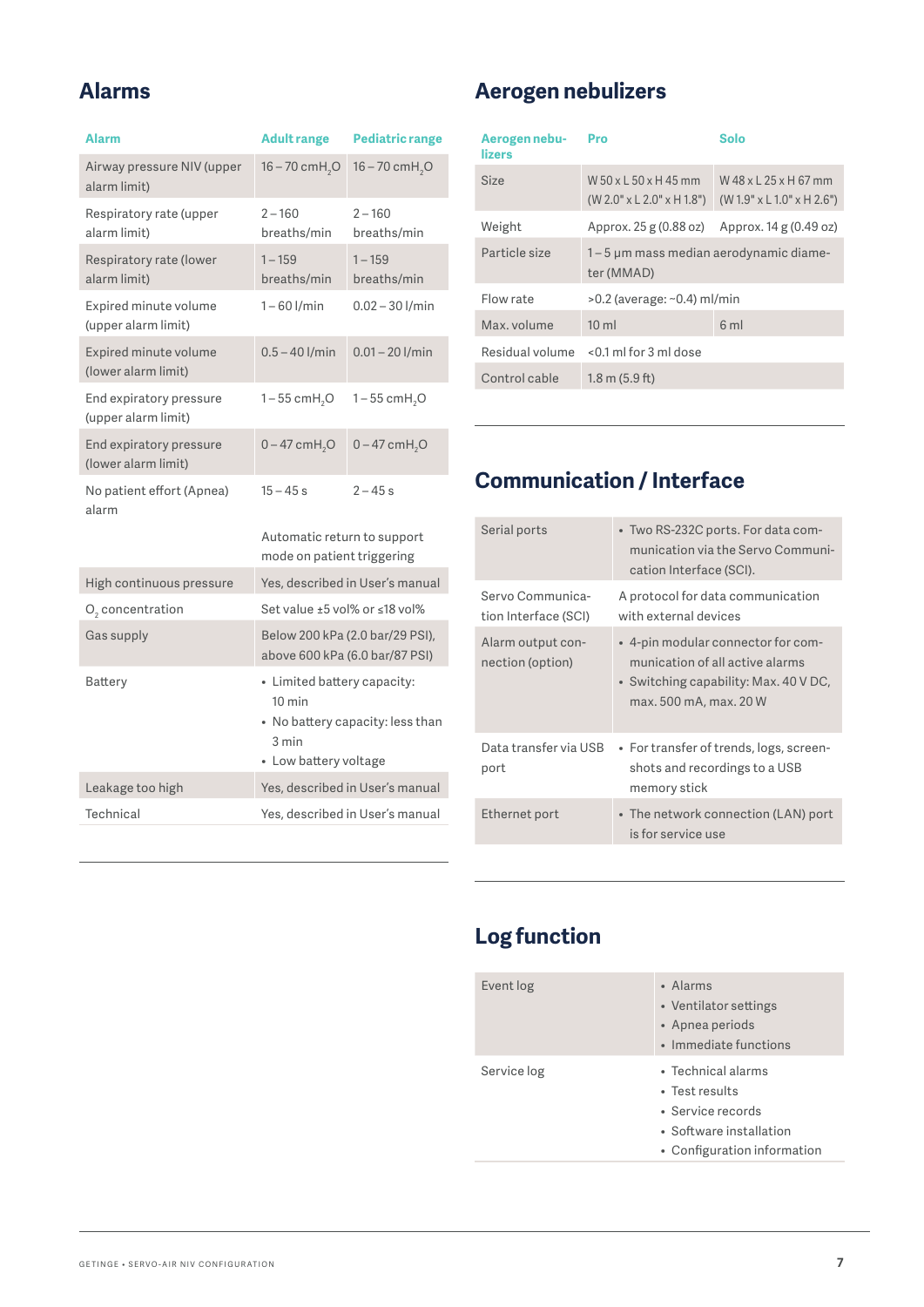#### <span id="page-7-0"></span>**Saving of data**

| Recording of current | 30 seconds of data will be recorded                                                                                               |
|----------------------|-----------------------------------------------------------------------------------------------------------------------------------|
| waveform and param-  | (15 seconds before and 15 seconds)                                                                                                |
| eter values          | after activation). Up to 40 recordings                                                                                            |
|                      | can be stored.                                                                                                                    |
| Saving screenshots   | Up to 40 screenshots can be stored.                                                                                               |
| Export files         | Recordings, screenshots and the<br>event log can be saved together in<br>an export file and transferred to a<br>USB memory stick. |

#### **Optional equipment**

| <b>Optional equipment</b>   | Weight                             | <b>Dimensions</b>                                                       | <b>Maximum load</b>                                                                              |
|-----------------------------|------------------------------------|-------------------------------------------------------------------------|--------------------------------------------------------------------------------------------------|
| Mobile cart                 | 15.0 kg (33.0 lbs)                 | W 647 x L 547 x H 860 mm<br>$(W 25.5" \times L 21.5" \times H 33.9")$   |                                                                                                  |
| Shelf base                  | 3.0 kg (6.6 lbs)                   | W 340 x L 270 x H 43 mm<br>$(W 13.4" \times L 10.6" \times H 1.7")$     |                                                                                                  |
| Humidifier holder           | 0.6 kg (1.3 lbs)                   | W 76 x L 125 x H 140 mm<br>$(W 3.0" \times L 4.9" \times H 5.5")$       | 5 kg (11.0 lbs)                                                                                  |
| Support arm 179             | 1.9 kg (4.2 lbs)                   | Length 900 mm (35.4")                                                   | • 1 kg (2.2 lbs) at 180°<br>• 1.5 kg (3.3 lbs) at 90°<br>$\cdot$ 3 kg (6.6 lbs) at 45 $^{\circ}$ |
| Cable holder for handle     | 0.1 kg (0.2 lbs)                   | W 138 x L 92 x H 155 mm<br>$(W 5.4" \times L 3.6" \times H 6.1")$       | 5 kg (11.0 lbs)                                                                                  |
| Waterbag/IV pole            | $0.4$ kg $(0.9$ lbs)               | W 148 x L 26 x H 1007 mm<br>$(W 5.8" \times L 1.0" \times H 39.6")$     | $1.5 \text{ kg} (3.3 \text{ lbs})$                                                               |
| Gas cylinder restrainer kit | $1.0 \text{ kg} (2.2 \text{ lbs})$ | Upper: W 104 x L 65 x H 48 mm<br>$(W 4.1" \times L 2.5" \times H 1.9")$ | Two 4.5-liter bottles                                                                            |
|                             |                                    | Lower: W106 x L162 x H76 mm<br>$(W 4.1" \times L 6.4" \times H 3.0")$   |                                                                                                  |
| Y piece holder              |                                    | W 26 x L 52 x H 46 mm<br>$(W 1.0" \times L 2.0" \times H 1.8")$         |                                                                                                  |

#### **Service**

Regular maintenance **Once every 12 months or at least after 5000 operating hours**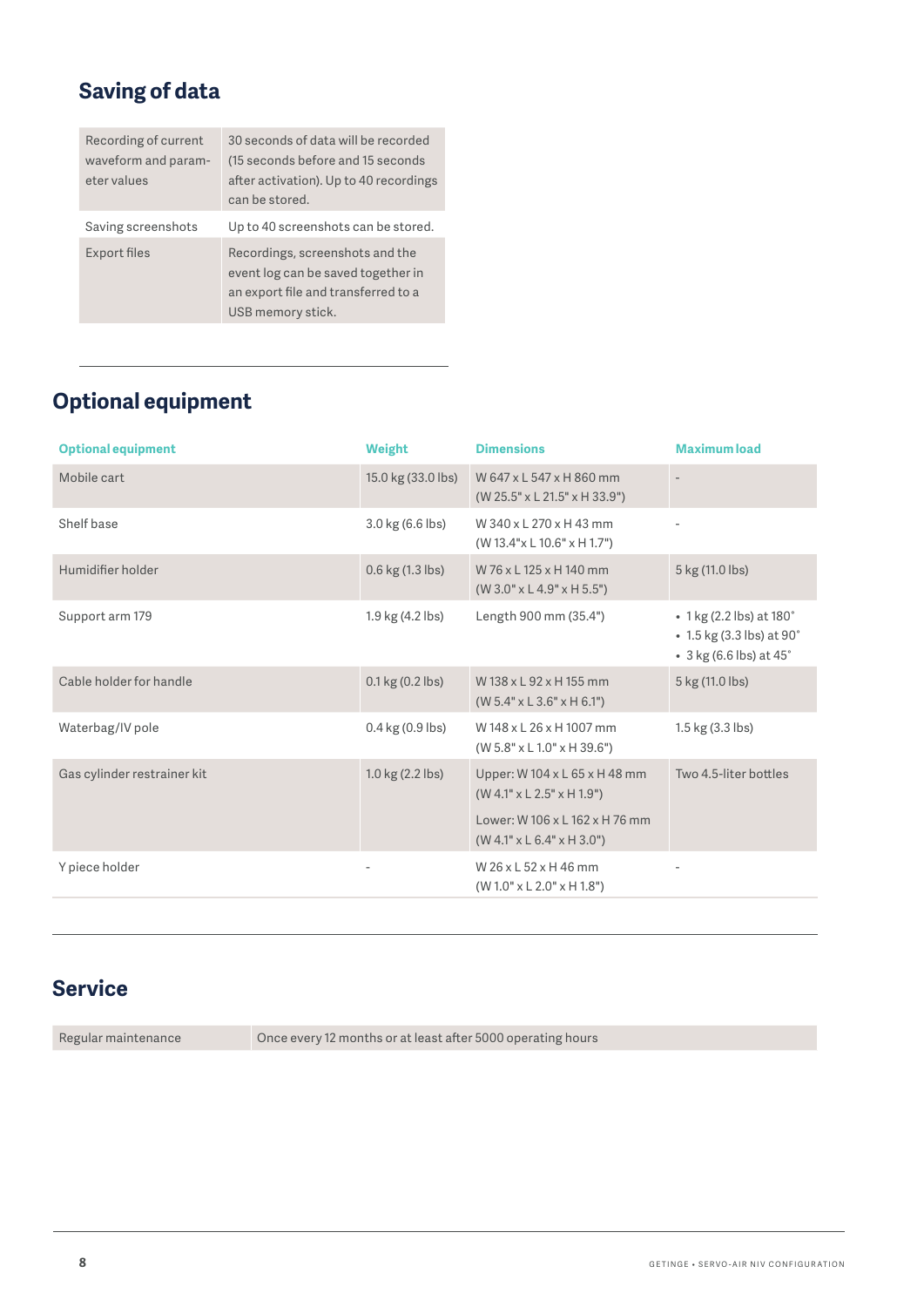#### <span id="page-8-0"></span>**Upgrade**

Servo-air NIV can be upgraded to a Servo-air with Invasive ventilation modes and invasive functions and tools. Please see "System flowchart Servo-air NIV Configuration " (Order no: 68 91 364) and "Datasheet Servo-air" (Order no: 68 91 357). for more information.

## Ordering information

Servo-air NIV, ventilator system and accessories: See separate information: "System Flow Chart Servo-air NIV Configuration" (Order no: 68 91 364).

## Dimensional drawings

#### **Servo-air NIV on Mobile cart Servo-air NIV on shelf base**









#### **Servo-air NIV shelf base**



\*Country specific part and directly removable parts excluded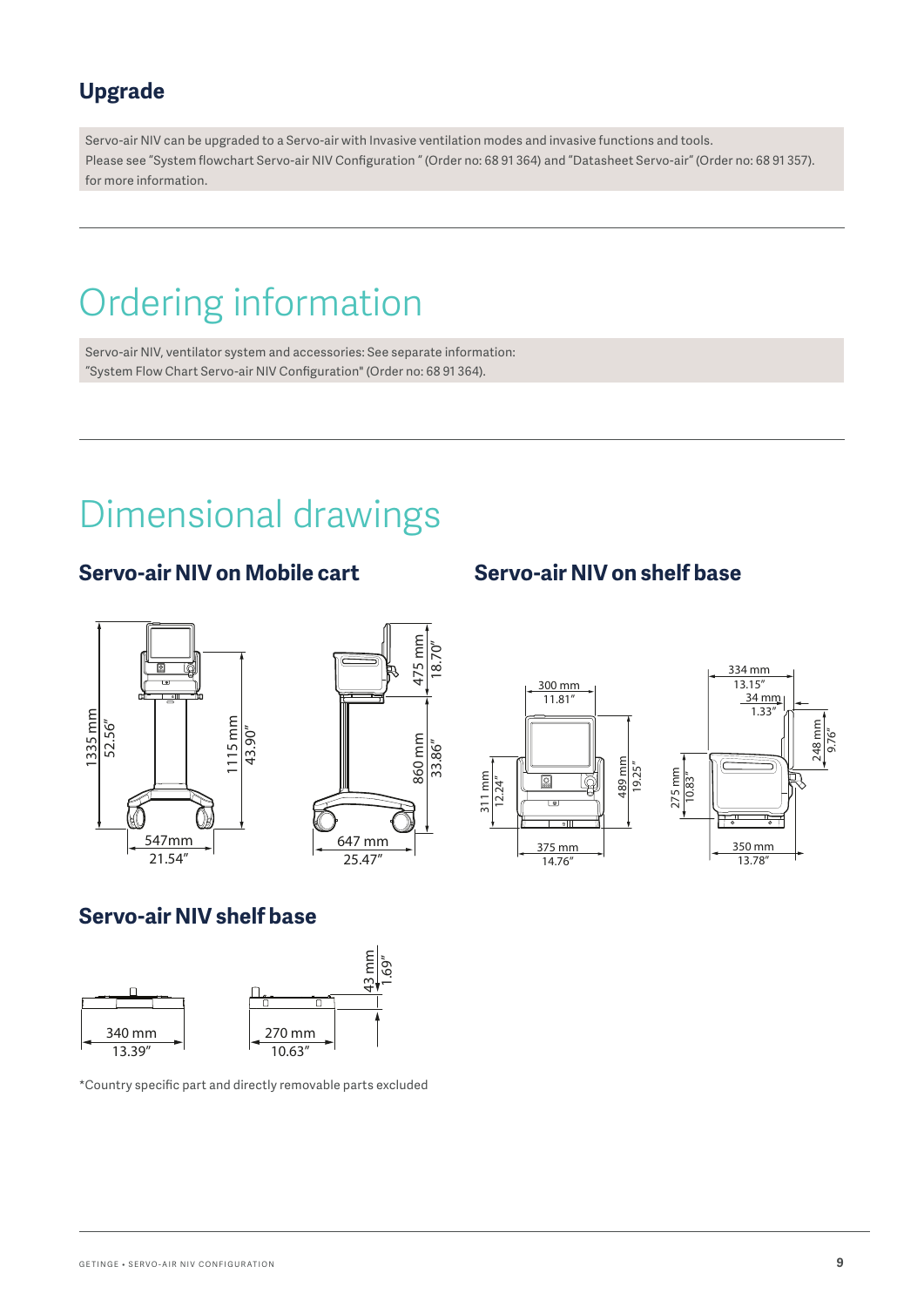| N<br><b>ote</b><br>c |
|----------------------|
|----------------------|

| - |
|---|
|   |
|   |
|   |
|   |
|   |
|   |
|   |
|   |
|   |
|   |
|   |
|   |
|   |
|   |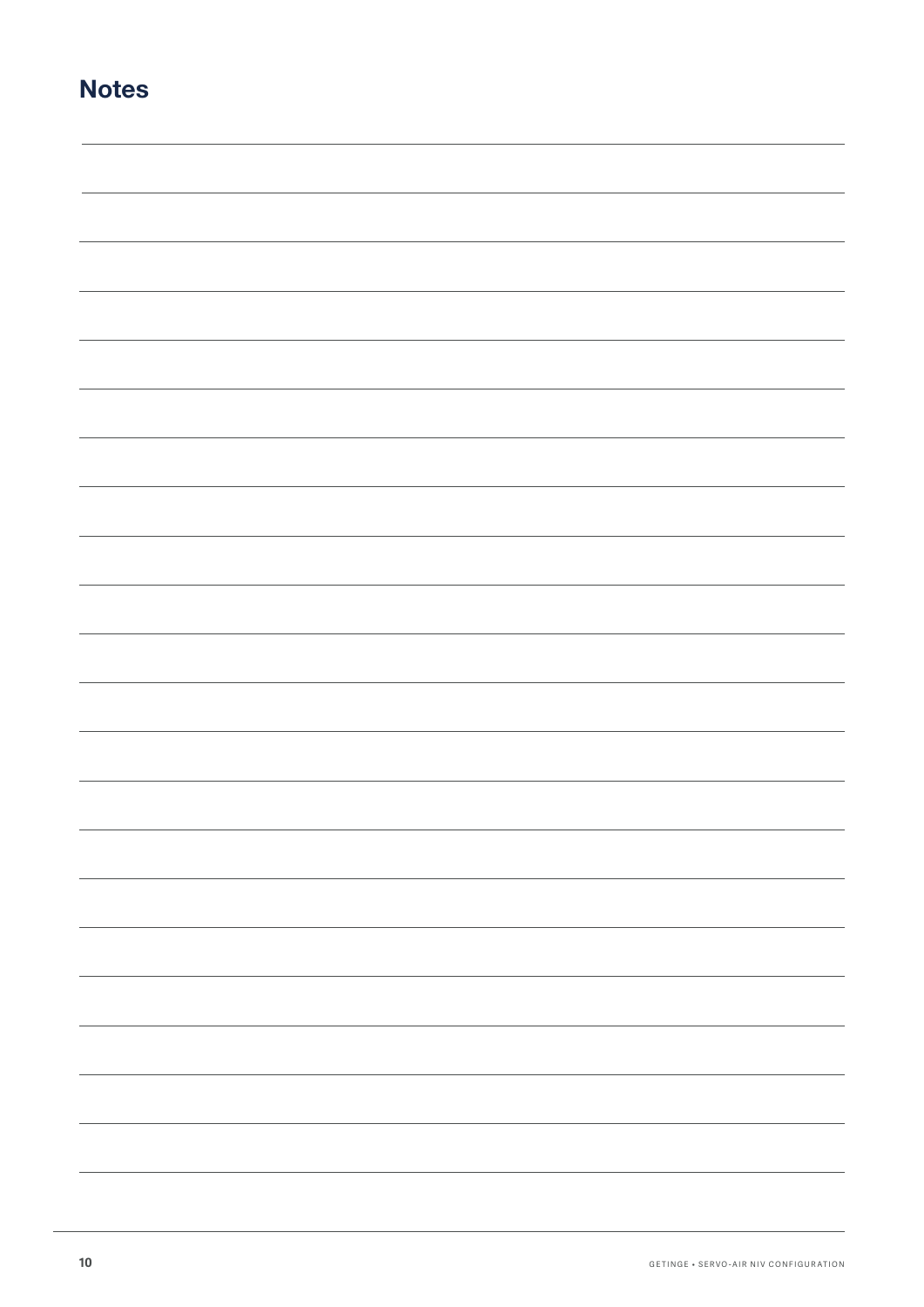| N<br><b>ote</b><br>c |
|----------------------|
|----------------------|